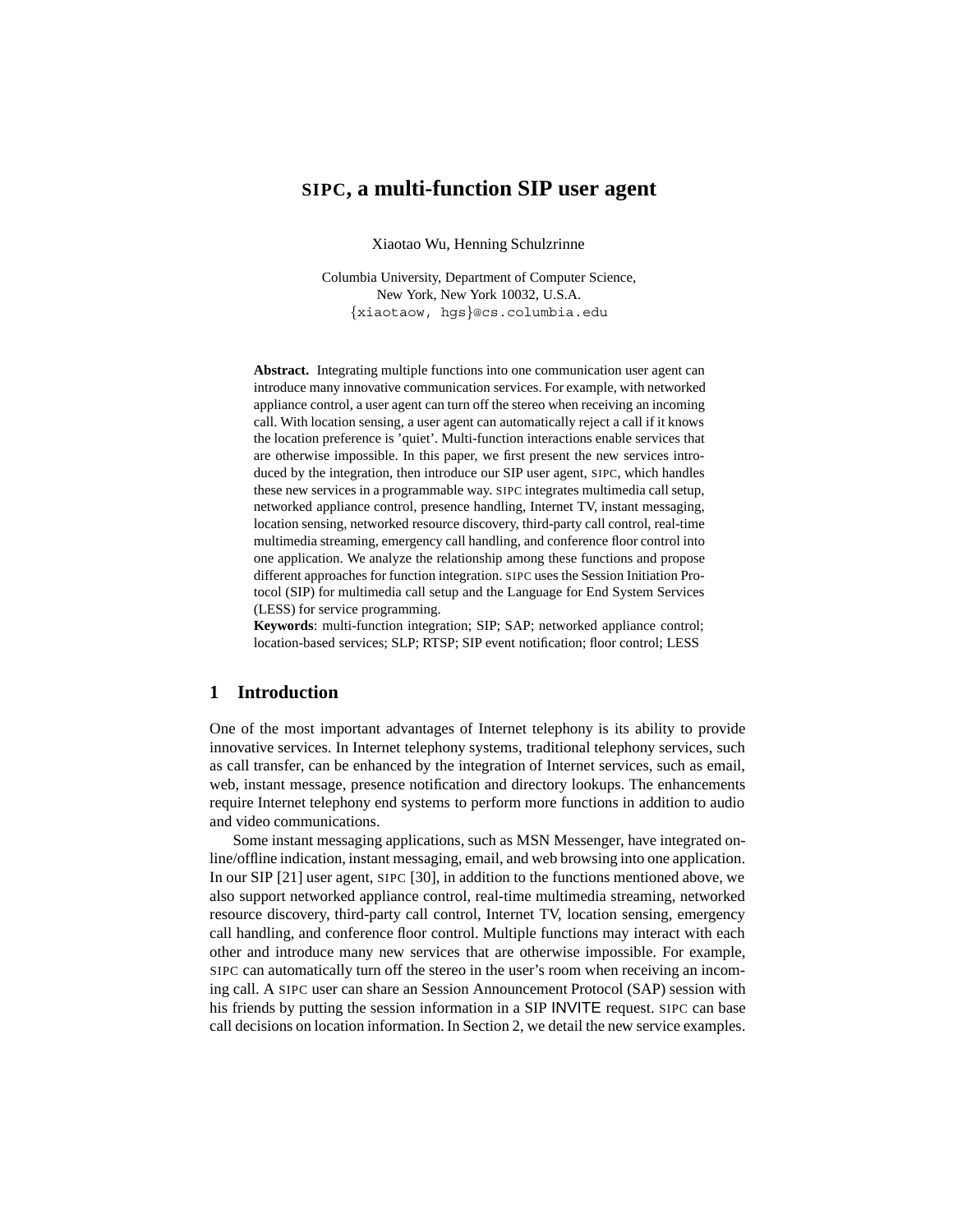Too many functions in one application may make the application too complicated to maintain. In Section 3, we analyze the relationship among all the functions in SIPC. Based on the analysis, we discuss the practical integration approaches that can minimize the overall application complexity, while still providing convenient ways for function interaction.

SIPC handles multi-function interaction in a programmable way. We have defined a service creation scripting language called the Language for End System Services (LESS) [31]. In Section 4, we describe how SIPC uses LESS scripts to perform multifunction interaction.

In Section 5, we briefly introduce the implementation details of SIPC. Section 6 concludes the paper and discusses our future work.

# **2 New services introduced by multi-function integration**

In traditional telephony systems, communication services are provided by the switches in communication networks. The services are performed based on very limited information, such as the address and the busy status of the caller and the callee, allowing only a small set of actions, in most cases, to route calls.

In Internet telephony systems, services can be implemented in both network servers and intelligent end systems. With the integration of Internet services, such as presence indication, Internet telephony services have access to much richer information, and offer a richer set of service actions, not limited to call routing, the actions can also be networked appliance control, instant messaging, email and web browsing. We describe a few of the new services below.

#### **2.1 Setup preferable communication environment**

Communication quality is not only determined by the quality of audio/video streams transmitted between endpoints, but also affected by the communication environment where the talkers are in. For example, background noise may affect audio conversation and brightness of lights may affect video conversation. In a networked home with network controllable appliances, the integration of networked appliance control into a communication agent may help to setup environment conducive to communication. In our lab environment, SIPC can automatically pause the stereo through a Slink-e controller [9] when receiving an incoming call. If the call requires video communication, SIPC can also automatically adjust the brightness of the lamp in our lab through an X10 controller. SIPC uses the SIP DO [14] method to perform networked appliance control.

## **2.2 Call handling based on presence information**

The integration of presence information handling can help to make call decisions. In traditional telephony systems, a caller usually knows nothing about a callee's status before making a call. In Internet telephony, a caller can know not only the online/offline status, but also other information, such as the location privacy preference, of the callee. SIPC can generate many new services based on the status information, for example,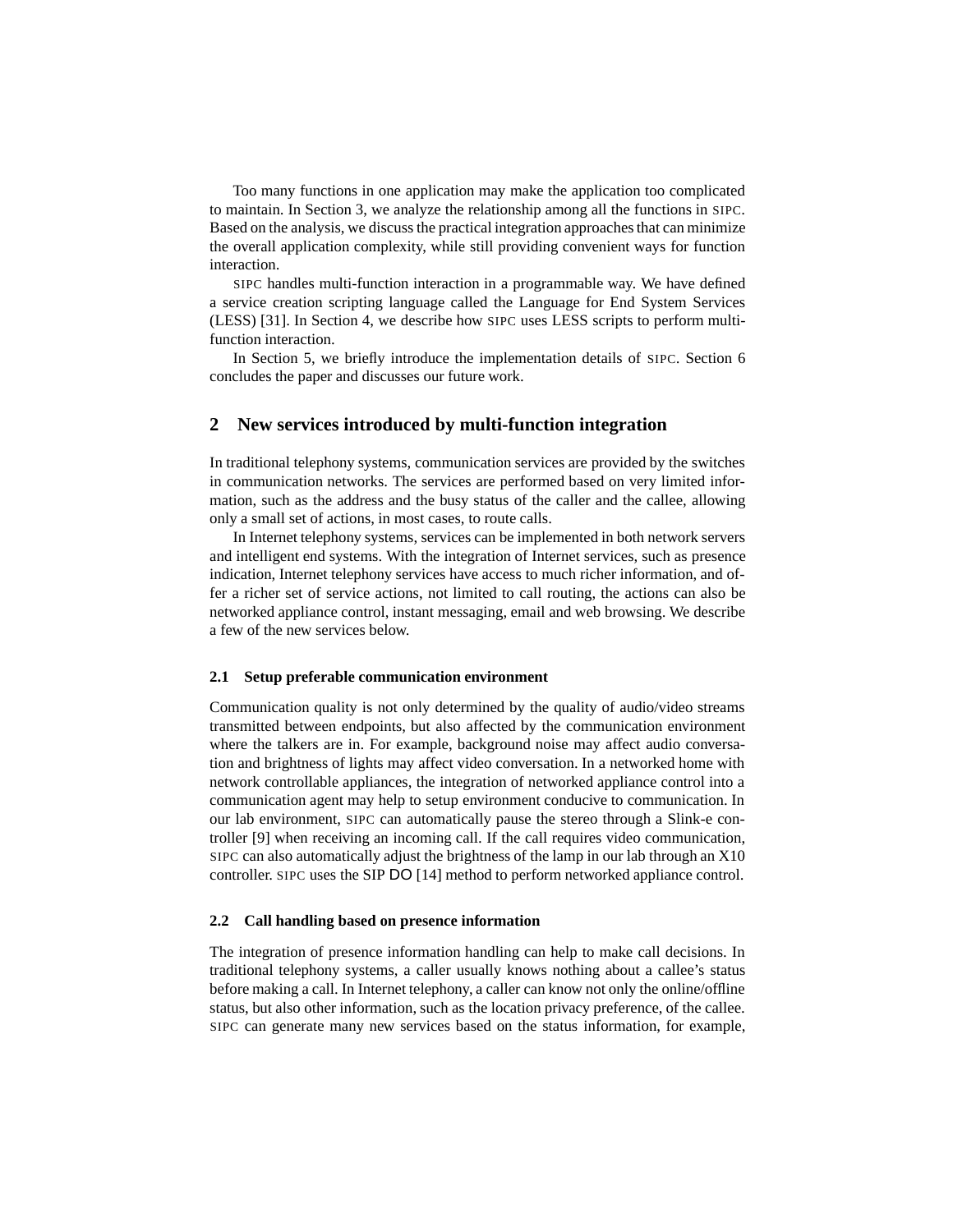automatically calling a friend when the friend is online, or starting a conference only when all the essential participants are online.

## **2.3 Use networked resources**

The integration of location sensing, networked resource discovery, networked appliance control, and third-party call control enables a portable end system to use networked resources for better communication quality. Usually the capability of an end system is in inverse proportion to its portability. A portable end system usually has a small display, low-quality audio, and inconvenient input devices. However, if there are networked devices with good multimedia I/O capabilities in the communication environment, user agents with the support of Service Location Protocol (SLP) [6] and SIP third-party call control architecture (3pcc) [20] can control the networked devices for communication.



**Fig. 1.** Using networked resources for better communication quality

We have proposed an architecture [1] [29] that allows end systems to use available resources in the environment, such as displaying video on a wall-hanging plasma display or getting audio from an echo-canceling microphone. To support such an architecture, an end system needs to find out available resources and control them. As shown in Figure 1, with location sensing, SIPC may retrieve location information and find available resources in the communication environment by including location information in the SLP query [6]. SIPC can then use networked appliance control and SIP third-party call control (3pcc) [20] to control the resources.

## **2.4 Location sensing and location-based services**

Many applications used in the Internet today benefit from using location information. In Internet telephony systems, location information may help to make call decisions or trigger automatic communication actions. For example, when receiving an incoming call, SIPC can be programmed to check its own location and then play a loud ring tone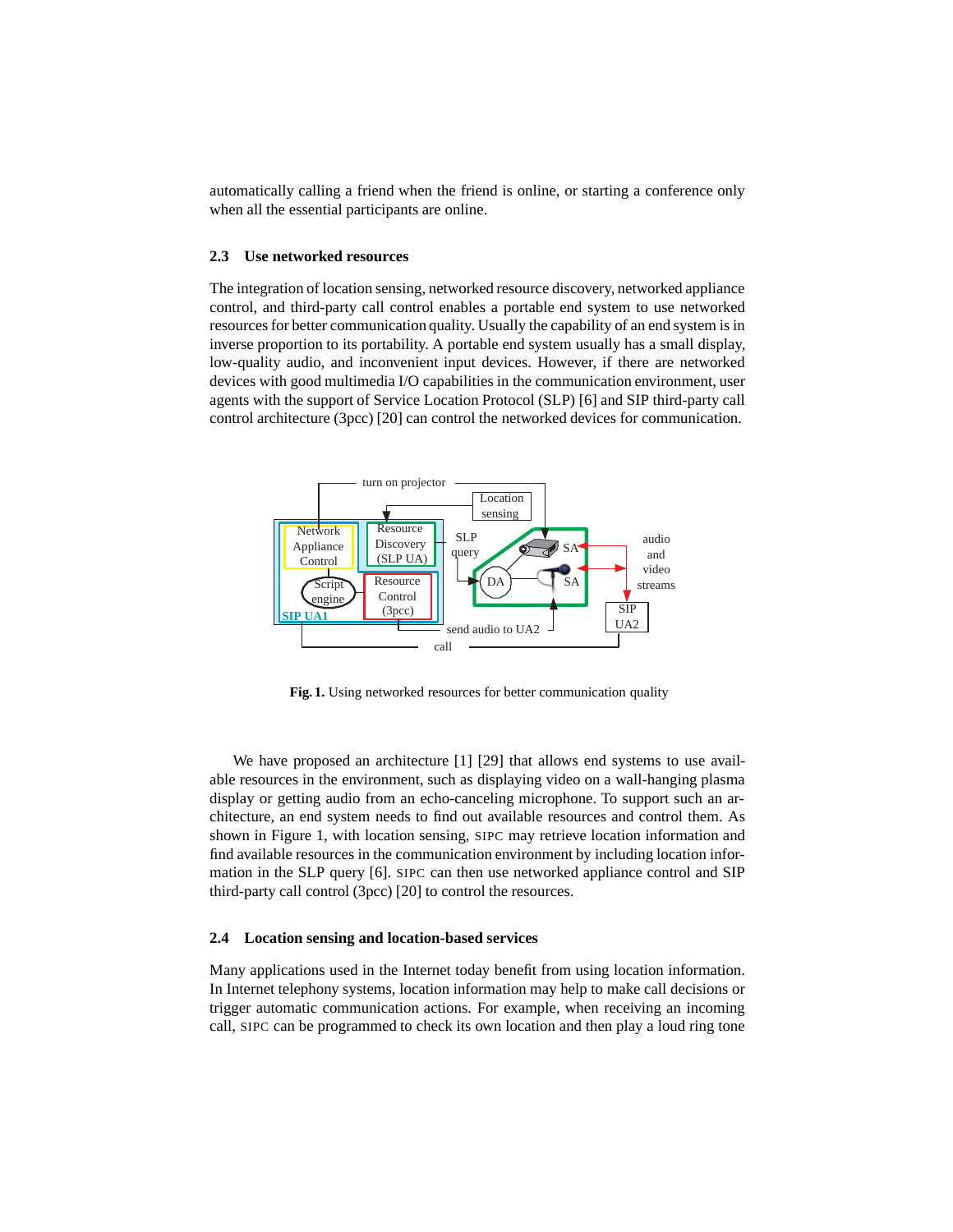if the place-type is street, or flash its icon if the privacy of the place is quiet. SIPC uses location information in three ways: it becomes part of outgoing requests sent to remote parties, it triggers automatic actions, and it governs communication behaviors.

Location information can be revealed to remote parties for location tracking as part of the presence notification or encoded in MIME [2] with other content. Location information could be room (name or function information), civic (street and community), categorical (such as movie theater), activity (such as travel) and privacy preference (such as quiet). SIPC can convey location information, for example, in a SIP NOTIFY request in RPID format [24] or GEOPRIV Location Object Format [18], to the parties explicitly showing interests in the information. SIPC can also include the location information in SIP REGISTER or PUBLISH [16] requests to upload the location information to a location server. When sending an emergency call, SIPC will encode its location information in MIME in a SIP INVITE request. The emergency call taker can conveniently track the caller with the location information.

When SIPC gets location information, it may invoke a service script, such as a LESS [31] script, to perform automatic actions. The location information can be the user's own location or remote buddy's location. The service script can handle absolute location information or relative location information between two people. For example, when SIPC gets its own room number, it can automatically turn on the light of the room. When it gets its buddy's location and find the distance to the buddy is less than a certain value, it can automatically send an instant message to the buddy.

Integrating location information with call control services can help to govern appropriate communication behavior. For example, in a movie theatre with a movie playing, the Bluetooth device in the movie theatre may broadcast its location information as 'quiet', when SIPC gets the location information, its service scripts may automatically block incoming calls unless the priority of the call is emergency.

## **2.5 Internet TV session sharing**

The Session Announcement Protocol (SAP) [8] advertises multicast multimedia sessions and their parameters to prospective participants. Integrating a SAP user agent into SIPC allows users to easily share an interesting program with their friends. If a user finds an interesting program and wants to ask his friends to watch the same program, the user needs to convey the program information to his friends. Since both SIP and SAP use the Session Description Protocol (SDP) [7] to describe session information, SIPC can get the SDP content of the SAP packets and put the content in a SIP INVITE request. This way, the user can simply call his friends with the SDP content without having to know the session details.

### **2.6 Voicemail handling**

The integration of web, email and SIP message waiting indication [12] provides various ways for handling voicemail. A voicemail can be sent as an email attachment, or as a HTTP [5] URL or a Real Time Streaming Protocol (RTSP) [27] URL in an email.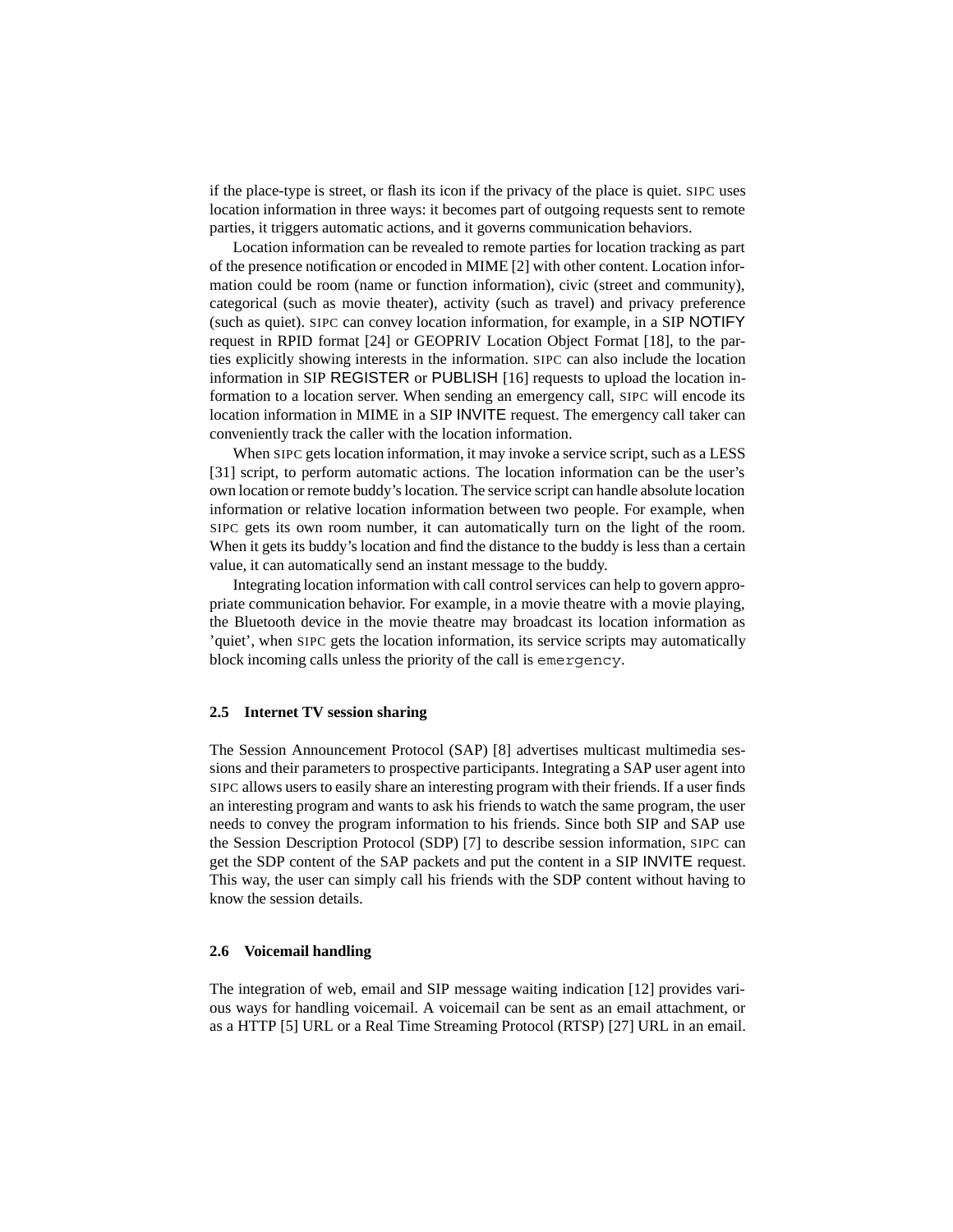The voicemail information can also be in SIP message waiting indication[12] notification. SIPC can dial into the voicemail server to get the voicemail, or play the email attachment, or start a web browser to retrieve the voicemail.

#### **2.7 Conference floor control with active talker indicator**

During a conference, floor control [22] helps to assign talking rights. Only the floor holders' voice gets delivered to each participant. In a classroom environment, when a student gets the floor, turning on the light on the student's desk, or adjusting the video camera to face the student may help to find the talker. The integration of networked appliance control with conference floor control in SIPC can handle this task gracefully.

# **3 How to integrate multiple functions**

The above service examples show that multi-function integration may bring many innovative services. However, integrating too many functions in one application may make the application too complicated and may confuse users if the application contains functions users don't need. Since SIPC directly interacts with users, any confusion from users may impair its usability. It is very important to choose an appropriate integration method to enable the new services in SIPC but without making it too complicated and without adding too much implementation efforts. Before discussing the integration methods, we first list the functions integrated in SIPC, and investigate the relationship among these functions.

#### **3.1 Functions integrated in SIPC**

SIPC can support a range of media types, such as audio, video, whiteboard and desktop sharing and can perform functions beyond multimedia calls. SIPC uses the SIP DO [14] method to perform networked appliance control, uses the SIP event notification architecture [19] to perform presence notification, uses the Session Announcement Protocol (SAP) [8] to retrieve multicast multimedia session information, uses RTSP to retrieve voicemail, uses DHCP Options for Civic Addresses [23] and GEOPRIV Location Object Format [18] for location sensing, uses the Service Location Protocol (SLP) [6] to find available networked resources, uses SIP for third-party call control [20] to control networked resources. SIPC uses external applications to handle email and web browsing. SIPC integrates a SIP CGI [10] and a LESS [31]/CPL [11] engine to handle service script. Section 5 provides more details on the implementation.

When integrating all these functions into SIPC, we noticed that many functions overlap each other, and the functions may interact with each other in different ways. Below we analyze the relationship among these functions and propose the integration approaches based on this analysis.

#### **3.2 Overlap among SIPC functions**

Many of the functions mentioned in Section 2 overlap with each other. Because of the overlap, integrating a new function into SIPC will not increase the overall complexity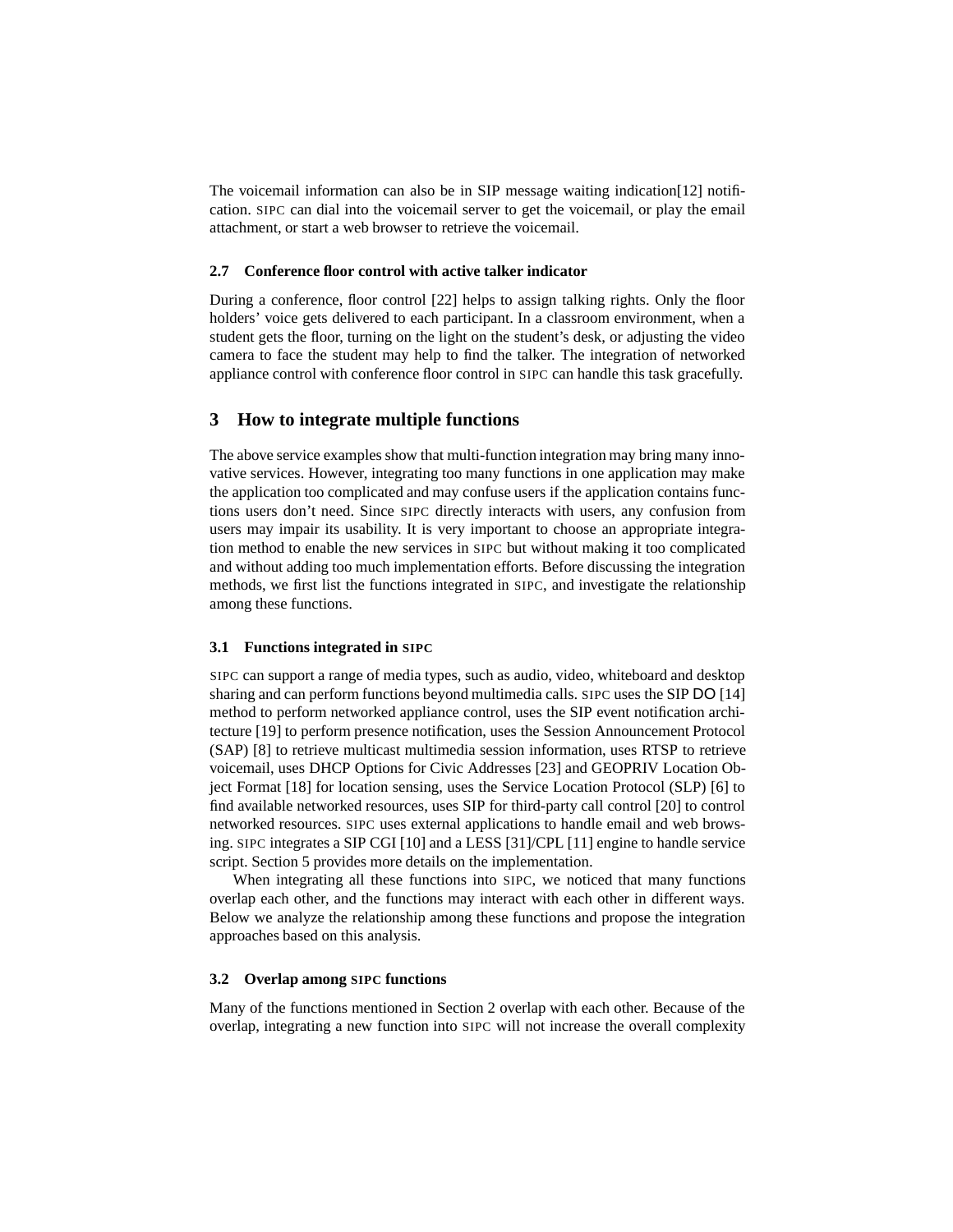

**Fig. 2.** Overlap among SIPC functions

**Fig. 3.** Interaction among SIPC functions

too much. As shown in Figure 2, SAP user agents, RTSP user agents and SIP [21] user agents all use SDP [7] for session description and RTP [26] for real time media stream transmission. The presence status, conference status, location information, and emergency event can all be transmitted by the SIP event notification architecture [19]. All of the SIP event notification, SIP multimedia session setup and SIP networked appliance control can share the same SIP stack.

#### **3.3 Interaction among SIPC functions**

In the service examples described in Section 2, we noticed that multi-function interaction introduces new services. As shown in Figure 3, the SAP user agent passes the session description information to the SIP user agent so the SIP user agent can invite another SIP user agent, SIP UA2, to watch the same multicast media session. When the SIP user agent gets the message waiting indication from voicemail server, it can instruct the RTSP user agent to retrieve the voicemail. When the SIP user agent gets an emergency notification [25], it can control networked appliances for emergency handling.

Based on the investigation on the overlap and interaction among SIPC functions, we present the approaches on multi-function integration below.

## **3.4 Approaches for multi-function integration**

The integration methods can be build-in and interprocess-control. The build-in method is to hardcode functions into a user agent so the user agent can invoke the functions by using API calls. The functions integrated by the build-in method are tightly coupled with each other. They can share code with each other and easily interact with each other by API calls. The interprocess-control method puts functions outside the user agent. The functions integrated by the interprocess-control method may interact with each other via interprocess communication, such as Dynamic Date Exchange (DDE [4]) and Message Bus (MBUS [17]). When adding a new function, three criteria may help to choose an appropriate integration method. First, the build-in method is more applicable if the new function shares many components with the existing functions. Second, if the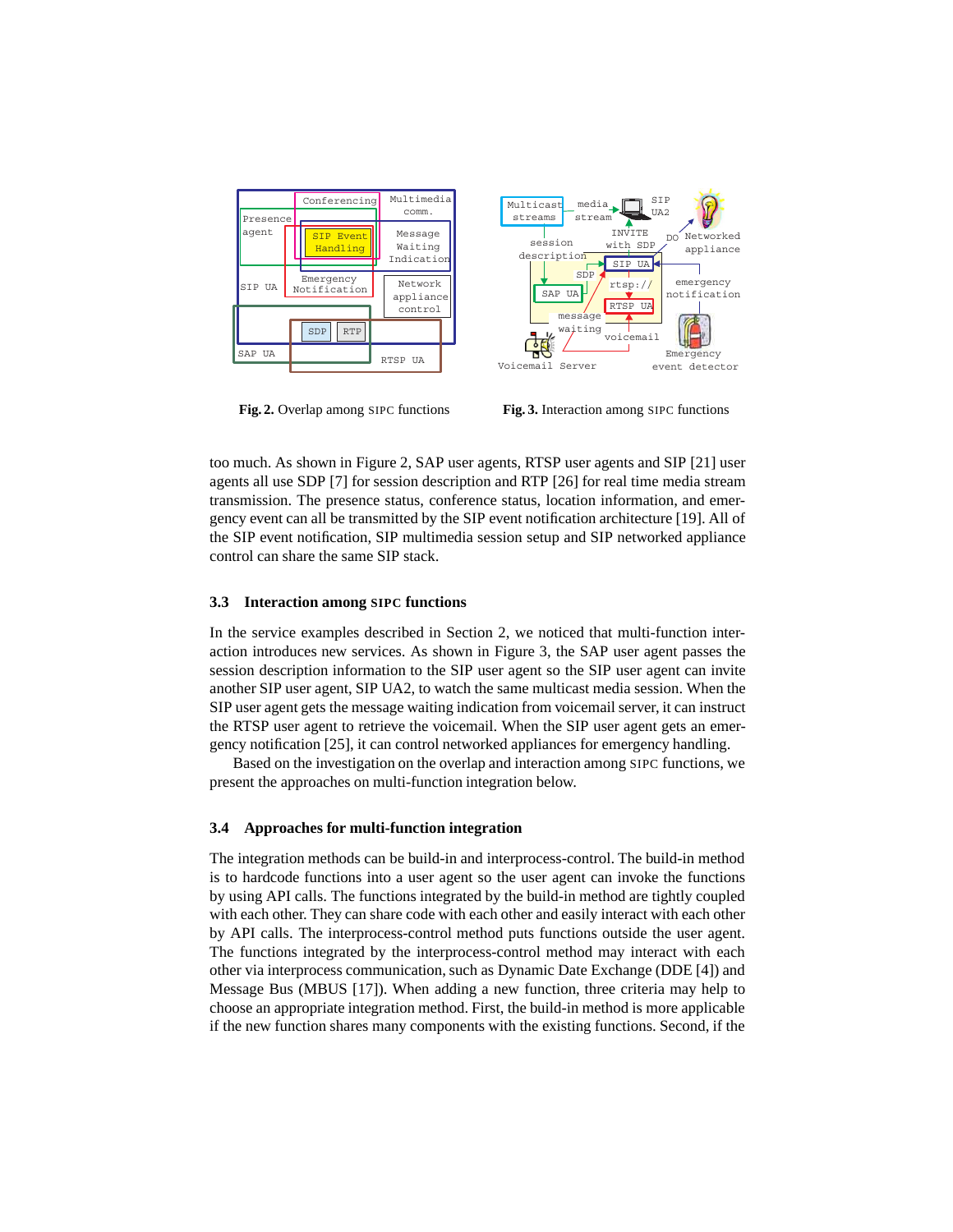new function interacts with the existing functions extensively, the build-in method is preferable. Third, if there are existing popularly used applications supporting the new function, the interprocess-control method is more appropriate. Below we illustrate how we apply the criteria in integrating the function set of SIPC.



**Fig. 4.** Function set in sipc

Figure 4 shows the function set of SIPC. The functions inside the big thick-linerectangle are integrated into the SIPC core, others are running in separate processes and controlled by the core by interprocess communication.

In SIPC's function set, all SIP related functions, such as SIP call setup, SIP DO method for networked appliance control, SIP event notification, SIP for instant messaging, SIP third-party call control, and SIP emergency call handling, share the same SIP stack and are tightly related to each other. These functions should be integrated in build-in way and put into one application. If we choose to use SIP and SOAP [3] for conference floor control [22], the floor control function should also be put into the same application.

To support the Session Announcement Protocol (SAP) and the Real Time Streaming Protocol (RTSP), based on the investigation in the Section 3.2 and 3.3, and the service examples in Section 2, we consider the best way is to integrate them in build-in way with the SIP functions. Both SAP and RTSP sessions use SDP for session description, and RTP for multimedia transmission, the same as SIP multimedia sessions, so code sharing is possible. Using external SAP and RTSP applications requires communication interfaces between SIP functions and SAP and RTSP functions. The communication interface is not trivial to build to handle function interactions.

The Service Location Protocol (SLP) support can be either build-in or interprocesscontrol because there is not much code sharing between SLP support and other functions. The communication interface between an SLP client and a SIP user agent can be simple. We choose to build an SLP client into SIPC because the implementation effort is not much but it is easier to perform function interactions.

There are two modes for location information retrieval. In the first, a user agent determines its own location, and announces it to other system components that need the information. We name this active location sensing. For example, the user agent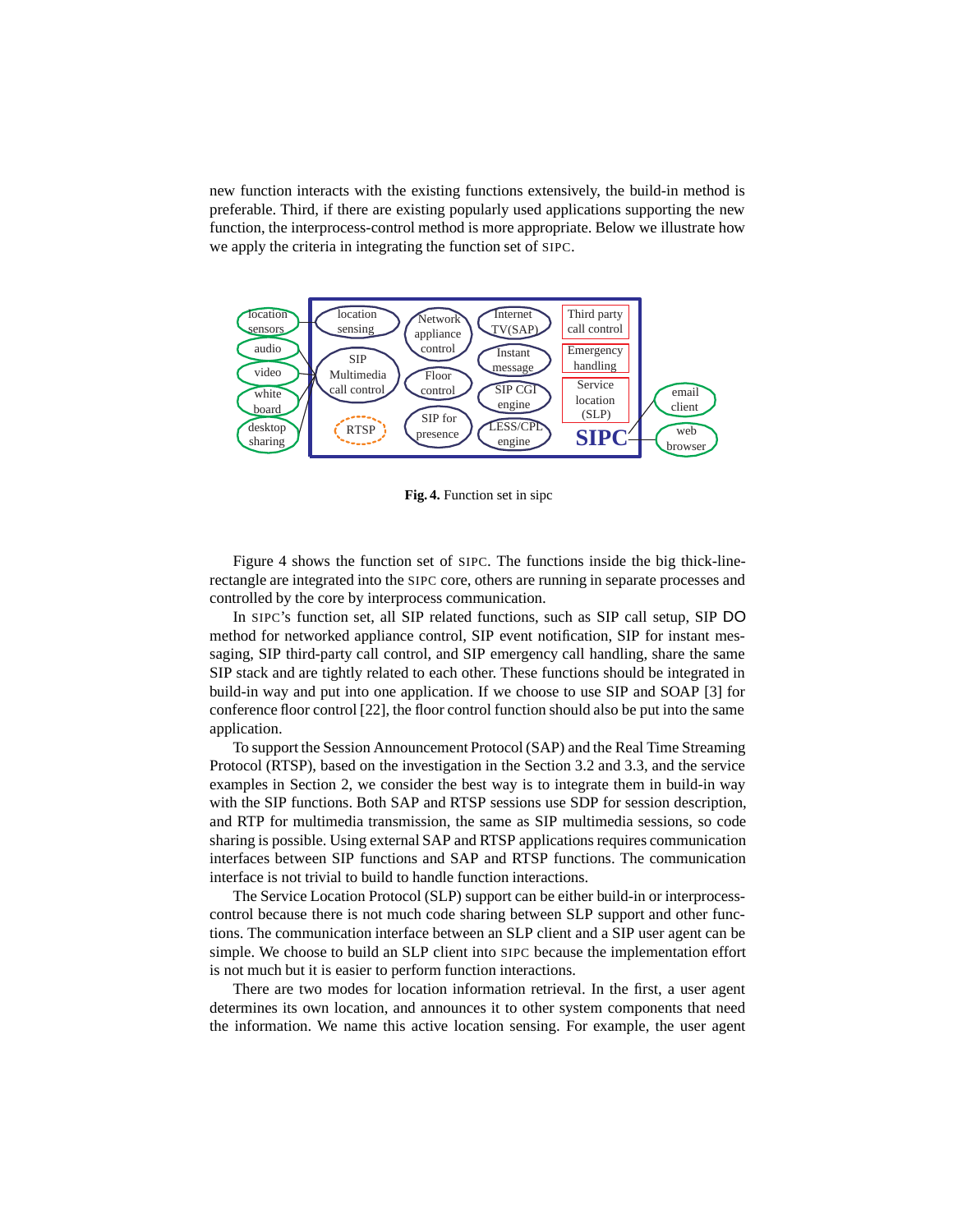can use GPS or measure the field strength of wireless access points [15] to get the location information. Active location sensing may involve different kinds of location sensors. Instead of building all the location sensing technologies into SIPC, we use the interprocess-control method to integrate active location sensing functions. When SIPC starts, it listens on a TCP port for location information. Location sensors can send location documents in GEOPRIV Location Object Format [18] to that port.

The other mode is passive location sensing. In passive mode, a user's profile is put in a small device, such as an IR/RF programmable badge or an i-Button [28]. The device reader in a context can read the user's profile and send the information to a location server. The user needs to subscribe to the location server to get his own location information. SIPC implements the SIP event notification architecture [19] to handle location subscriptions and notifications.

In terms of function support for email and web browsing, we noticed that there are many existing email and web browsing applications. Instead of implementing email and web functions into SIPC, the preferable way is to integrate email and web browsing functions in the interprocess-control way. For example, on a Windows platform, by setting proper Windows Registry values, people can invoke SIPC from a web browser, or invoke a web browser from SIPC.

# **4 Program multi-function interactions**

In Section 2, we presented some new services but without describing how to perform these services. Instead of hardcoding these services one by one, it is more convenient to make the services programmable by service scripts and customizable. We defined a service creation script language named Language for End System Services (LESS) [31]. LESS is extended from the Call Processing Language (CPL) [11], but with more emphasis on end system service creation. We choose to use LESS as the service creation language for SIPC because it is designed to be simple, easy to understand, and safe for end users to use. The simplicity and the tree-like structure of LESS make the graphical description of a LESS script and its XML document fully exchangeable. Any valid LESS scripts can be converted into graphical decision trees, and vice-versa. Though general purpose programming languages, such as C/C++ and Java, may also have graphical development environment, a graphical interface of an arbitrary program written in C/C++ or Java is extremely unlikely to be able to do anything more than represent the language constructs in the most basic manner. We did an in-depth analysis of the simplicity and safety of LESS [32] and developed a graphical service creation environment (SCE) for LESS, which is presented in Section 5.4.

The script below shows a LESS service script performing stereo control based on the caller's address. With the script, if the call is from sip:boss@example.com, the script will turn off the stereo.

```
<less>
  <incoming>
    <address-switch field="origin">
      <address is="sip:boss@example.com">
        <device:turnoff device="sip:stereo@room1.example.com"/>
```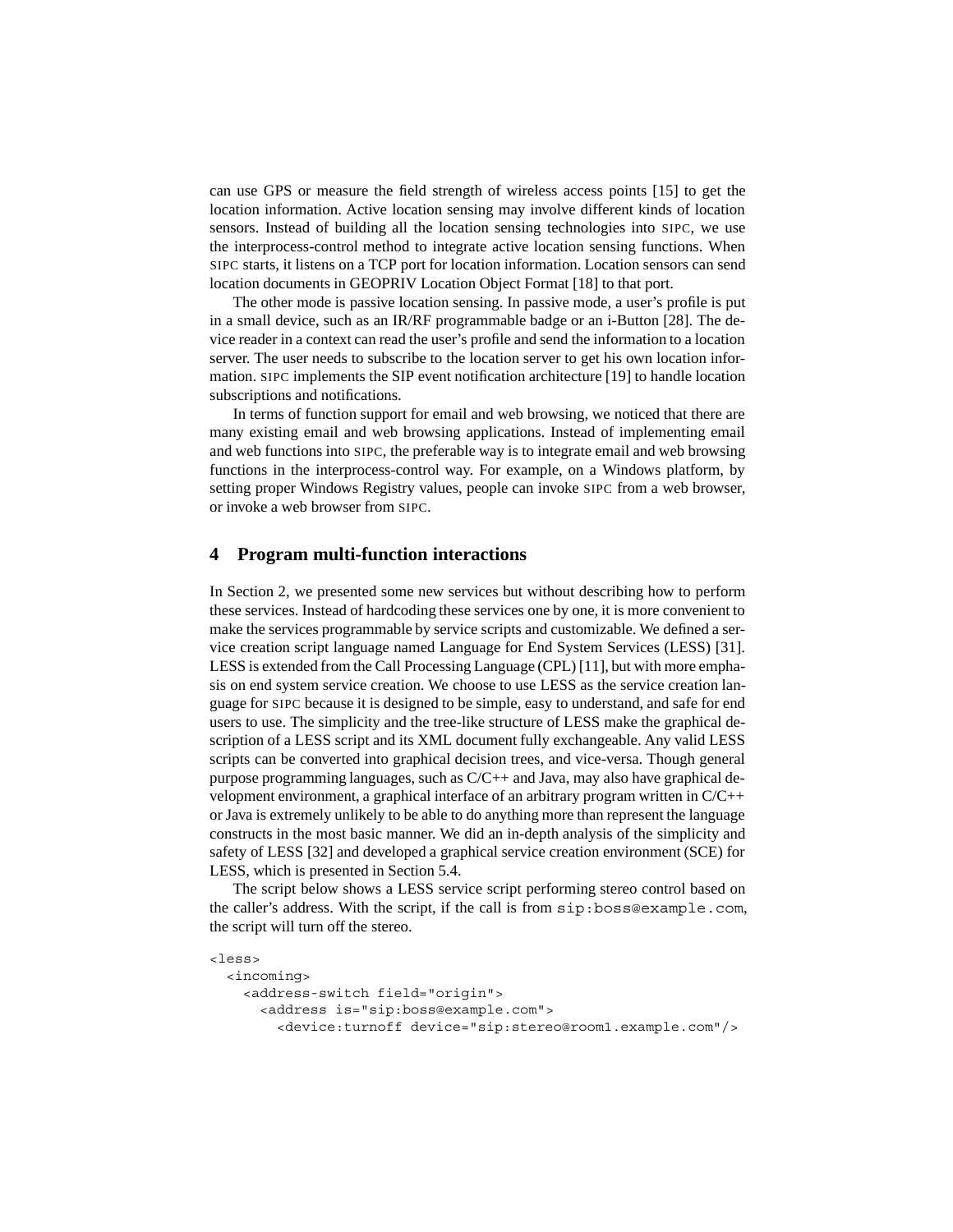```
</address>
    </address-switch>
  </incoming>
</less>
```
A more complicated LESS service script below requires the integration of presence information handling, location sensing and instant messaging. When a SIPC instance equipped with the script receives an event notification showing that Bob, whose SIP URI is sip:bob@example.com, is online, it will check the location relation between the script owner and Bob. If they are at the same floor and close to each other, the script generates an instant message to Bob.

```
<less>
 <EVENT:notification>
   <address-switch> <address is="sip:bob@example.com">
      <EVENT:event-switch> <EVENT:event is="open">
        <location-relation-switch uri1="sip:bob@example.com">
          <location-relation distance="10" same="FLR">
            <location url="sip:bob@example.com">
              <IM:im message="Hi, I'm next to you"/>
            </location>
          </location-relation>
        </location-relation-switch>
      </EVENT:event> </EVENT:event-switch>
    </address> </address-switch>
  </EVENT:notification>
</less>
```
To incorporate all the new functions, we need to extend LESS with new packages, such as networked appliance control, presence information handling, SAP session handling, and location information handling. For example, in the above service scripts, we have the action device: turnon defined for networked appliance control. Defining a new LESS package is covered in [31] and [11].

# **5 Implementation**

SIPC  $[30]$  is a SIP user agent written in Tcl/Tk and  $C/C++$ . It is originally developed to handle Internet telephony calls. Figure 4 shows SIPC's function set. The functions circled in solid have already been implemented, the functions circled in dotted line are under development, the functions in rectangle are partially implemented. As we integrated more and more functions into SIPC, we found many new services introduced by multi-function integration, some examples as we described in Section 2. Below, we briefly introduce the main user interface, the service creation environment, the functions for location sensing, and emergency call handling in SIPC.

#### **5.1 The main user interface of SIPC**

Figure 5 shows the main user interface of SIPC. By clicking on different function buttons, users can manually invoke different functions. In the service frame, a user can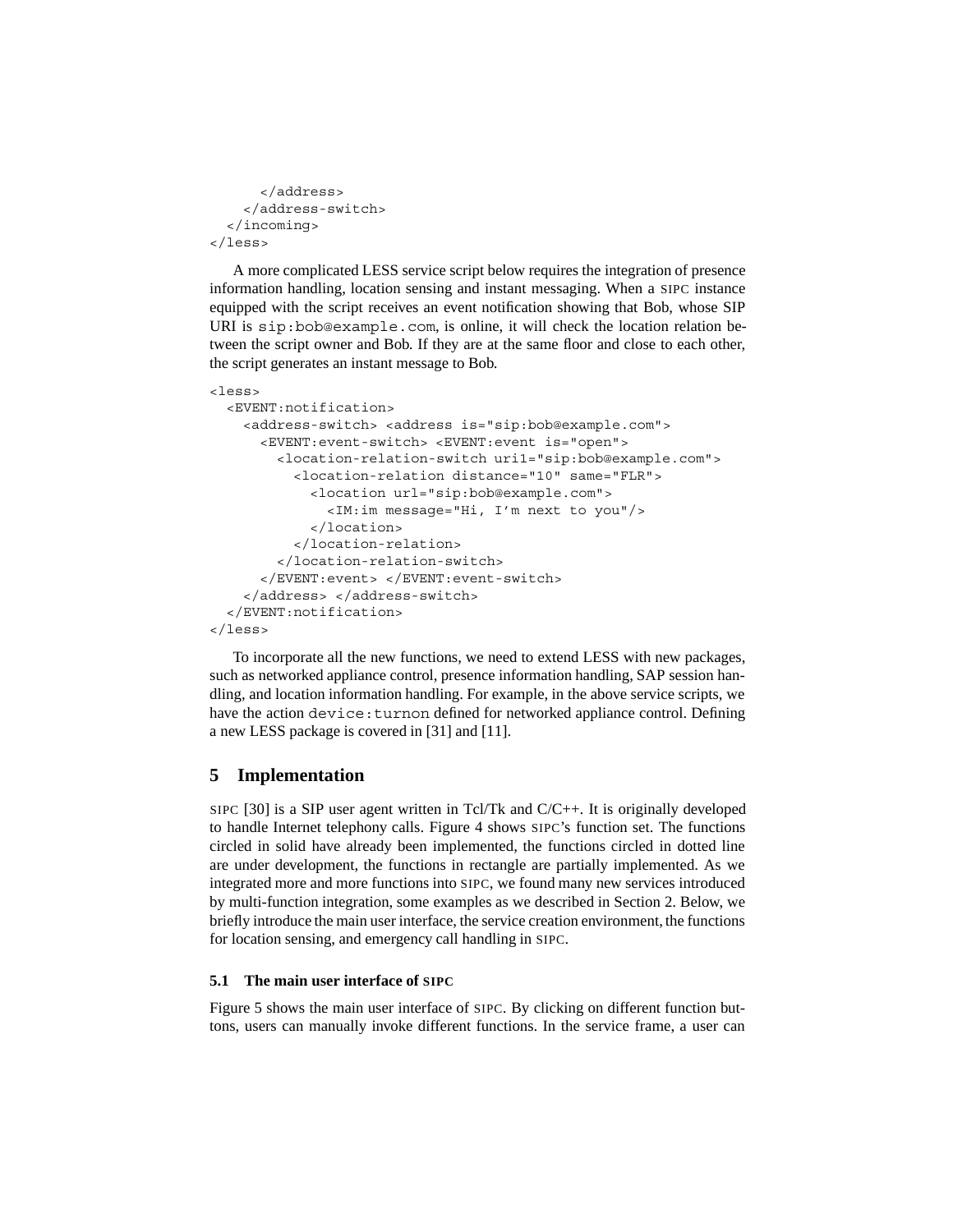

**Fig. 5.** Main user interface of SIPC

program new services to automatically handle multi-function interactions. We detail the service creation environment of SIPC in Section 5.4. In the 'presence information' frame, the user can see not only the buddies' presence status, but also their locations. If the user click the 'location map' button, the buddies' locations can be pinpointed in location maps.

### **5.2 Location sensing and location-based services in SIPC**

Figure 6 shows the location map in SIPC. Buddies' locations are pinpointed on the map. In the map, a room can be a communication target. As shown in the figure, right click on a room, a user can easily broadcast instant messages or conference call invitations to all his buddies in the room.

As shown in Figure 7, SIPC supports both active location sensing and passive location sensing. In active mode, SIPC can get its civil location encoded in DHCP options for civic addresses [23] from a DHCP server, or get its geospatial location by reading the serial port connected to a GPS receiver. It can also get its location information from the Bluetooth beacon sent by a location server. In passive mode, users can use iButton,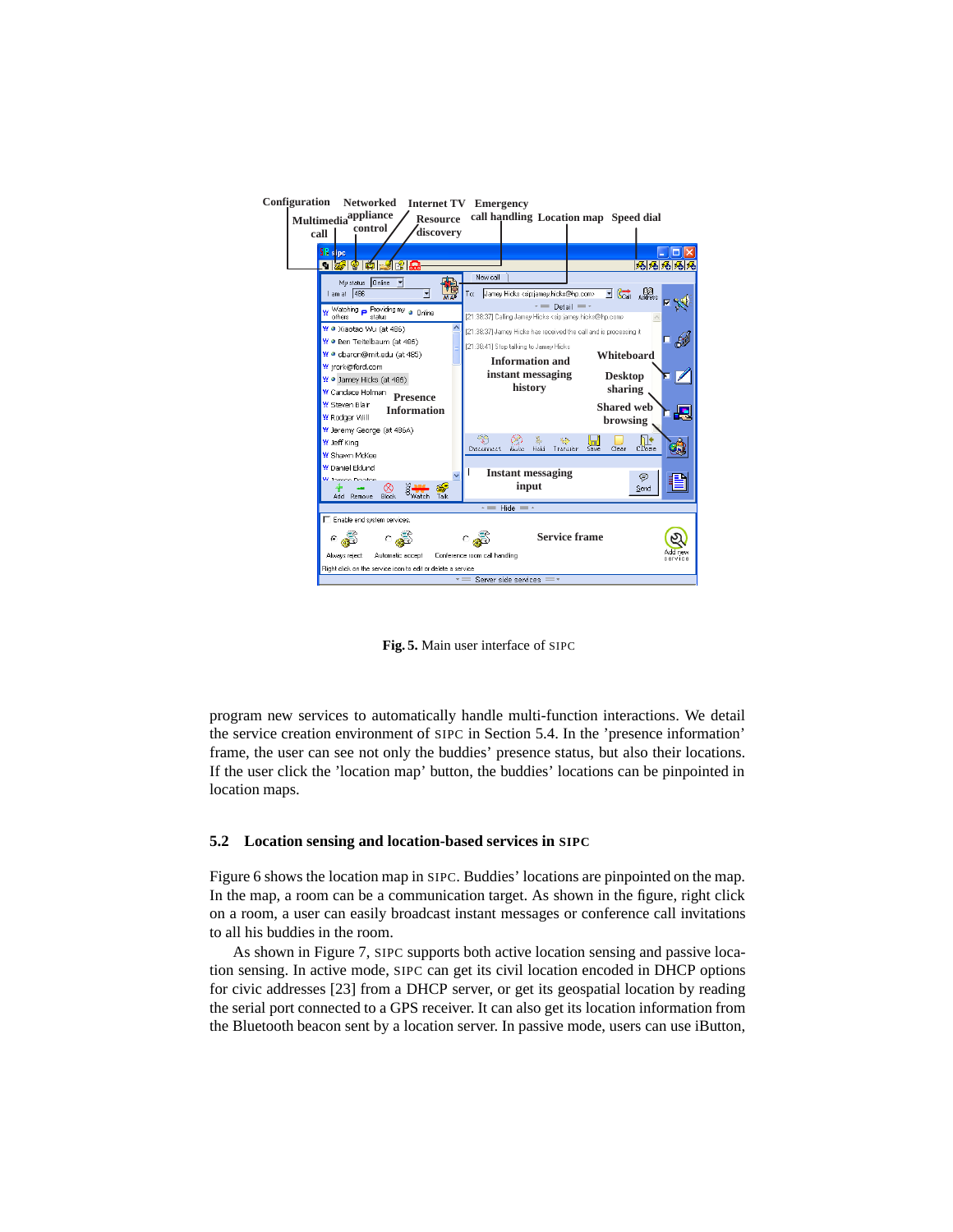

**Fig. 6.** Location map in SIPC **Fig. 7.** Location sensing in SIPC

swipe card (such as university ID card), or active badge to generate location information and store the location in our location server. The location server can then NOTIFY SIPC about the location changes.

SIPC was used by the Internet2 Presence Integrated Communication working group (PIC WG) for their rich presence trials in Internet2 member meeting in Fall 2003 and Spring 2004. SIPC used passive location sensing in the trials. The gray area in Figure 7 shows the trial setup. Multiple scanners gathered signal strength from the wireless client on which SIPC was running. The consolidator calculated the location based on the signal strength information and sent it to the location server. The location server sent the location information to SIPC by SIP NOTIFY requests.

## **5.3 SIPC for emergency call handling**

Figure 8 shows the emergency call handling architecture we are developing using SIPC. At the caller side, SIPC acquires its location, e.g., from DHCP options. Since different countries may have different emergency numbers, SIPC will send a NAPTR [13] request to the DNS server to get the local emergency numbers. When a user dials a number, SIPC will check whether it is an emergency number or not. If it is an emergency call, SIPC will encode the location in MIME in the outgoing SIP INVITE request. At the emergency call taker side, SIPC can pinpoint the caller on a map based on the location encapsulated in the INVITE request. In the figure, the SIP proxy server helps to route emergency calls to an appropriate emergency communications center.

## **5.4 Service creation environment in SIPC**

We have developed a graphical service creation environment for SIPC. As shown in Figure 9, a user can simply drag a trigger events, such as *incoming* call, into the drawing area, then put different switches, such as *location-switch* and *address-switch*, for condition matching, then put different actions, such as *accept* or *reject* a call, into the drawing area. The user can connect these elements into a decision tree. The decision tree can be translated into a LESS script. SIPC can then handle calls based on the LESS script.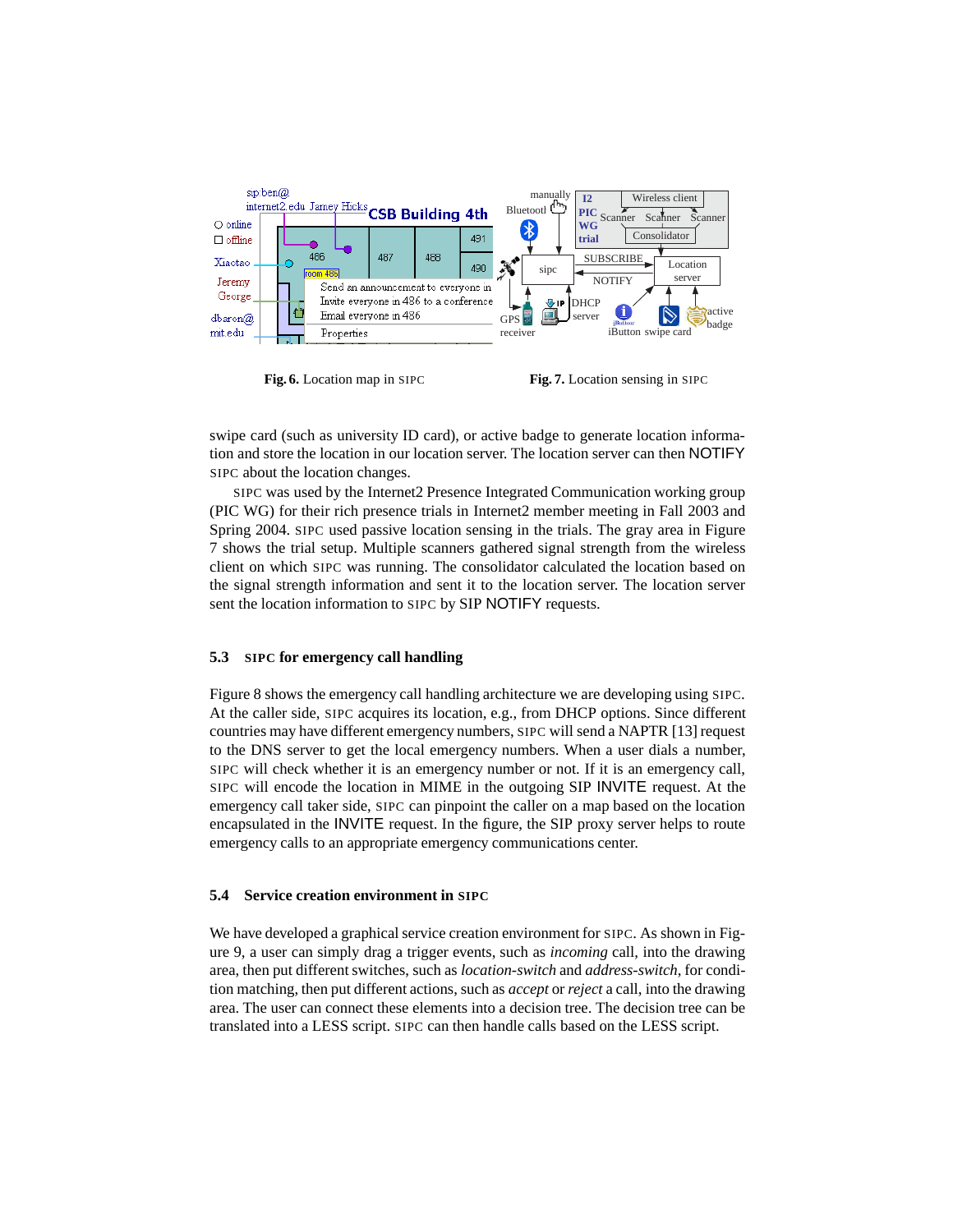

**Fig. 8.** Emergency call handling using SIPC **Fig. 9.** Service creation environment in SIPC

## **6 Conclusion and future work**

In this paper, we described how to integrate multiple Internet-oriented functions in our SIP user agent, SIPC, and presented the new services facilitated by the multi-function integration. The integration is not simply putting all the functions together but run them separately, instead, a careful design is required to minimize the overall complexity of the application, and enable function interactions. Multi-function interactions enable many innovative services that are otherwise impossible. We use LESS service scripts to automate the interactions. We also briefly introduced the implementation details of SIPC. We will investigate more Internet services, such as conference control, quality of service handling, and user profile management, for integration and define more LESS packages for new services.

## **References**

- 1. Rosenberg, J., Schulzrinne, H., Camarillo, G., Johnston, A.R., Peterson, J., Sparks, R., Handley, M., Schooler, E.: SIP: session initiation protocol. RFC 3261, Internet Engineering Task Force (2002)
- 2. Wu, X.: (Columbia university SIP user agent (sipc)) http://www.cs.columbia.edu/IRT/sipc.
- 3. Wu, X., Schulzrinne, H.: Programmable end system services using SIP. In: Conference Record of the International Conference on Communications (ICC). (2003)
- 4. Nirvis Inc.: (Slink-e) http://www.nirvis.com/slink-e.htm.
- 5. Moyer, S., Maples, D., Tsang, S.: A protocol for wide-area secure networked appliance communication. IEEE Communications Magazine **39** (2001) 52–59
- 6. Guttman, E., Perkins, C.E., Veizades, J., Day, M.: Service location protocol, version 2. RFC 2608, Internet Engineering Task Force (1999)
- 7. Rosenberg, J., Peterson, J., Schulzrinne, H., Camarillo, G.: Best current practices for third party call control (3pcc) in the session initiation protocol (SIP). RFC 3725, Internet Engineering Task Force (2004)
- 8. Berger, S., Schulzrinne, H., Sidiroglou, S., Wu, X.: Ubiquitous computing using SIP. In: ACM NOSSDAV 2003. (2003)